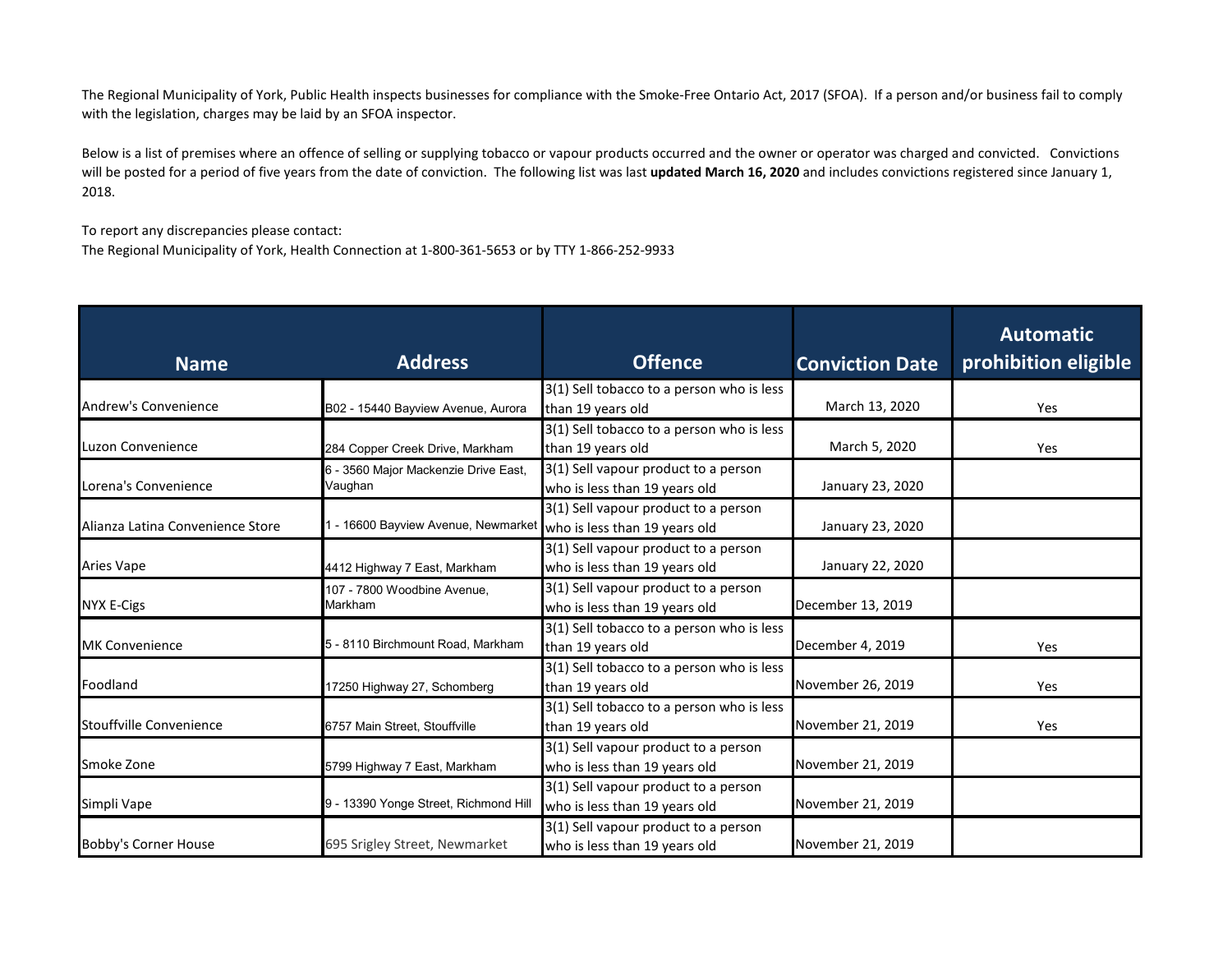|                                | 1A - 205 Don Head Village         | 3(1) Sell tobacco to a person who is less |                    |     |
|--------------------------------|-----------------------------------|-------------------------------------------|--------------------|-----|
| Dollar Store Discount and More | Boulevard, Richmond Hill          | than 19 years old                         | November 6, 2019   | Yes |
|                                | 1 - 10341 Yonge Street, Richmond  | 3(1) Sell tobacco to a person who is less |                    |     |
| Honeybee Discount Mart         | Hill                              | than 19 years old                         | November 6, 2019   | Yes |
|                                |                                   | 3(1) Sell tobacco to a person who is less |                    |     |
| Shell                          | 8656 Yonge Street, Richmond Hill  | than 19 years old                         | November 1, 2019   | Yes |
|                                |                                   | 3(1) Sell vapour product to a person      |                    |     |
| <b>Bobby's Corner House</b>    | 695 Srigley Street, Newmarket     | who is less than 19 years old             | October 17, 2019   |     |
|                                |                                   | 3(1) Sell vapour product to a person      |                    |     |
| New Gen Superstore             | 7, 8 - 4855 14th Avenue, Markham  | who is less than 19 years old             | September 26, 2019 |     |
|                                | 1010 - 5000 Highway 7 East,       | 3(1) Sell vapour product to a person      |                    |     |
| <b>Gateway Newstands</b>       | Markham                           | who is less than 19 years old             | September 26, 2019 |     |
|                                |                                   | 3(1) Sell tobacco to a person who is less |                    |     |
| <b>Big Choice Convenience</b>  | 136 Henderson Avenue, Markham     | than 19 years old                         | September 26, 2019 | Yes |
|                                |                                   | 3(1) Sell tobacco to a person who is less |                    |     |
| Seasons Food Mart              | 336 - 7161 Yonge Street, Markham  | than 19 years old                         | September 26, 2019 | Yes |
|                                |                                   | 3(1) Sell vapour product to a person      |                    |     |
| Variety Mart and Gifts         | 725 Davis Drive, Newmarket        | who is less than 19 years old             | September 9, 2019  |     |
|                                | 29, 30 -3255 Rutherford Road,     | 3(1) Sell vapour product to a person      |                    |     |
| <b>Baghdad Market</b>          | Vaughan                           | who is less than 19 years old             | August 27, 2019    |     |
|                                |                                   | 3(1) Sell vapour product to a person      |                    |     |
| Sensei Vapes                   | 25 - 23 McCleary Court, Vaughan   | who is less than 19 years old             | August 23, 2019    |     |
|                                | 2 - 10077 Yonge Street, Richmond  | 3(1) Sell vapour product to a person      |                    |     |
| <b>Hasty Market</b>            | Hill                              | who is less than 19 years old             | August 19, 2019    |     |
|                                |                                   | 3(1) Sell vapour product to a person      |                    |     |
| Omni Vapes                     | 12 - 9222 Keele Street, Vaughan   | who is less than 19 years old             | August 12, 2019    |     |
|                                | 9, 10 - 280 Elson Street, Markham | 3(1) Sell vapour product to a person      |                    |     |
| Newly Elson's Variety and Gift |                                   | who is less than 19 years old             | July 25, 2018      |     |
|                                | 2911 Major Mackenzie Drive West,  | 3(1) Sell vapour product to a person      |                    |     |
| Fortinos                       | Vaughan                           | who is less than 19 years old             | July 18, 2018      |     |
|                                | 7 - 2050 Steeles Avenue West      | 3(1) Sell vapour product to a person      |                    |     |
| Vape 4 U                       | Vaughan                           | who is less than 19 years old             | June 20, 2019      |     |
|                                | 4 - 1 Spadina Road, Richmond Hill | 3(1) Sell vapour product to a person      |                    |     |
| Smoke Shop and Gift            |                                   | who is less than 19 years old             | May 23, 2019       |     |
|                                | 23 Wooten Way North, Markham      | 3(1) Sell vapour product to a person      |                    |     |
| Markham Fine Foods             |                                   | who is less than 19 years old             | May 23, 2019       |     |
|                                |                                   | 3(1) Sell vapour product to a person      |                    |     |
| Shell                          | 7828 9th Line, Markham            | who is less than 19 years old             | May 23, 2019       |     |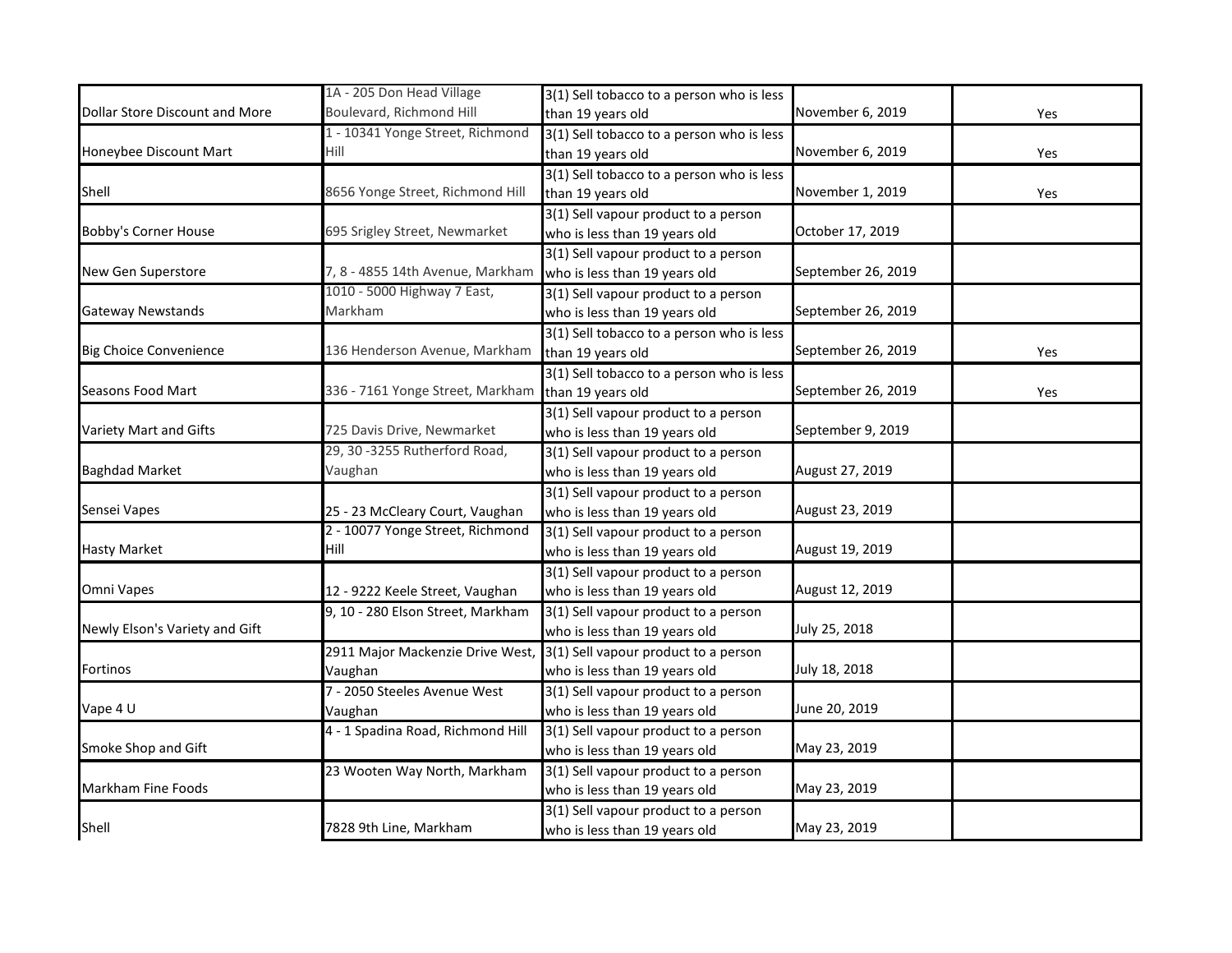|                                  |                                   | 3(1) Sell vapour product to a person      |                   |     |
|----------------------------------|-----------------------------------|-------------------------------------------|-------------------|-----|
| <b>Bobby's Corner House</b>      | 695 Srigley Street, Newmarket     | who is less than 19 years old             | April 18, 2019    |     |
|                                  | 18 - 16635 Yonge Street,          | 3(1) Sell tobacco to a person who is less |                   |     |
| Newmarket Smoke Shop             | Newmarket                         | than 19 years old                         | April 18, 2019    | Yes |
|                                  | C11 - 233 Earl Stewart Drive,     | 3(1) Sell vapour product to a person      |                   |     |
| <b>Hasty Market</b>              | Aurora                            | who is less than 19 years old             | April 18, 2019    |     |
|                                  | 2, 3 - 213 The Queensway South,   | 3(1) Sell vapour product to a person      |                   |     |
| <b>Butt Out and Vape</b>         | Keswick                           | who is less than 19 years old             | April 18, 2019    |     |
|                                  | 180 - 1 Promenade Circle, Vaughan | 3(1) Sell tobacco to a person who is less |                   |     |
| <b>International News</b>        |                                   | than 19 years old                         | March 25, 2019    | Yes |
|                                  | 12 - 3603 Langstaff Road, Vaughan | 3(1) Sell vapour product to a person      |                   |     |
| <b>News West</b>                 |                                   | who is less than 19 years old             | March 15, 2019    |     |
|                                  |                                   | 3(1) Sell tobacco to a person who is less |                   |     |
| Petro Canada                     | 7738 Yonge Street, Vaughan        | than 19 years old                         | March 12, 2019    | Yes |
|                                  | 6A - 50 Doctor Kay Drive,         | 3(1) Sell tobacco to a person who is less |                   |     |
| Georges Convenience              | Schomberg                         | than 19 years old                         | March 5, 2019     | Yes |
|                                  | P34 - 4300 Steeles Avenue East,   | 3(1) Sell tobacco to a person who is less |                   |     |
| Lucky 8 Lottery (The)            | Markham                           | than 19 years old                         | February 15, 2019 | Yes |
|                                  |                                   | 3(1) Sell tobacco to a person who is less |                   |     |
| <b>Bobby's Corner House</b>      | 695 Srigley Street, Newmarket     | than 19 years old                         | January 24, 2019  |     |
|                                  |                                   | 3(1) Sell tobacco to a person who is less |                   |     |
| Esso                             | 26233 Highway 48, Georgina        | than 19 years old                         | January 24, 2019  |     |
|                                  |                                   | 3(1) Sell tobacco to a person who is less |                   |     |
| T & T Supermarket                | 8339 Kennedy Road, Markham        | than 19 years old                         | January 23, 2019  | Yes |
|                                  | 108 - 5970 16th Avenue, Markham   | 3(1) Sell tobacco to a person who is less |                   |     |
| <b>Dollar Zone Tobacco Plus</b>  |                                   | than 19 years old                         | January 22, 2019  | Yes |
|                                  |                                   | 3(1) Sell vapour product to a person      |                   |     |
| <b>Holy Smokes</b>               | 15900 Bayview Avenue, Aurora      | who is less than 19 years old             | January 2, 2019   |     |
|                                  | 1 - 16600 Bayview Avenue,         | 3(1) Sell tobacco to a person who is less |                   |     |
| Alianza Latina Convenience Store | Newmarket                         | than 19 years old                         | December 20, 2018 |     |
|                                  | 16715 Yonge Street, Newmarket     | 3(1) Sell vapour product to a person      |                   |     |
| In2Vapes                         |                                   | who is less than 19 years old             | December 11, 2018 |     |
|                                  | 5272 Aurora Road, Whitchurch-     | 3(1) Sell tobacco to a person who is less |                   |     |
| <b>Global Fuels</b>              | Stouffville                       | than 19 years old                         | November 30, 2018 |     |
|                                  | 22 - 3120 Rutherford Road,        | 3(1) Sell tobacco to a person who is less |                   |     |
| Nino D'Aversa Bakery             | Vaughan                           | than 19 years old                         | November 23, 2018 | Yes |
|                                  | 10579 Yonge Street, Richmond Hill | 3(1) Sell tobacco to a person who is less |                   |     |
| Esso                             |                                   | than 19 years old                         | November 22, 2018 |     |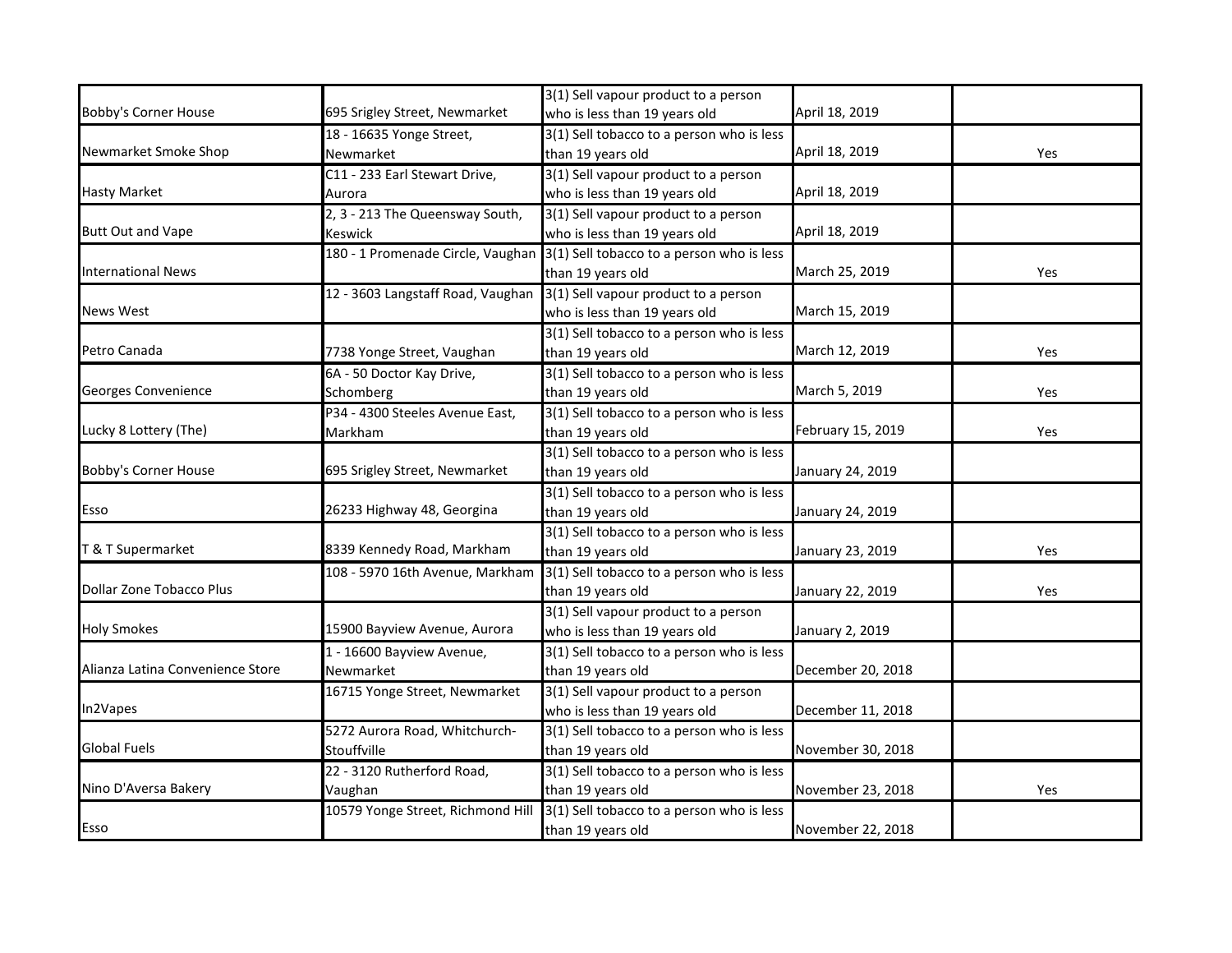|                                   |                                   | 2(1) Sell electronic cigarette to a person                                   |                    |
|-----------------------------------|-----------------------------------|------------------------------------------------------------------------------|--------------------|
| <b>Hasty Market</b>               | 20993 Dalton Road, Georgina       | who is less than 19 years old                                                | November 22, 2018  |
|                                   | 20 - 16700 Bayview Avenue,        | 2(1) Sell electronic cigarette to a person                                   |                    |
| A1 Convenience & Dry Cleaners     | Newmarket                         | who is less than 19 years old                                                | November 22, 2018  |
|                                   |                                   | 2(1) Sell electronic cigarette to a person                                   |                    |
| <b>Chapelle's Service Station</b> | 20835 Dalton Road, Georgina       | who is less than 19 years old                                                | November 22, 2018  |
|                                   | B18 - 2620 Rutherford Road,       | 2(1) Sell electronic cigarette to a person                                   |                    |
| <b>Chaotic Clouds</b>             | Vaughan                           | who is less than 19 years old                                                | November 22, 2018  |
|                                   | 1010 - 5000 Highway 7 East,       | 2(1) Sell electronic cigarette to a person                                   |                    |
| <b>Gateway Newstands</b>          | Markham                           | who is less than 19 years old                                                | November 22, 2018  |
|                                   | 17 - 1111 Davis Drive, Newmarket  | 3(1) Sell vapour product to a person                                         |                    |
| Town Centre News & Convenience    |                                   | who is less than 19 years old                                                | November 22, 2018  |
|                                   | 5B - 9301 Bathurst Street,        | 3(1) Sell vapour product to a person                                         |                    |
| Ace Vaper                         | <b>Richmond Hill</b>              | who is less than 19 years old                                                | November 22, 2018  |
|                                   | 104 - 600 Highway 7 East,         | 3(1) Sell tobacco to a person who is less                                    |                    |
| <b>Canadian Memories</b>          | <b>Richmond Hill</b>              | than 19 years old                                                            | October 25, 2018   |
|                                   |                                   | 3(1) Sell tobacco to a person who is less                                    |                    |
| Amco Gas Z + L                    | 15 Connie Crescent, Vaughan       | than 19 years old                                                            | October 25, 2018   |
|                                   |                                   | D1 - 11005 Yonge Street, Richmond 2(1) Sell electronic cigarette to a person |                    |
| <b>Hasty Market</b>               | Hill                              | who is less than 19 years old                                                | October 25, 2018   |
|                                   | 11 - 2810 Major Mackenzie Drive,  | 2(1) Sell electronic cigarette to a person                                   |                    |
| <b>Hasty Market</b>               | Vaughan                           | who is less than 19 years old                                                | October 25, 2018   |
|                                   |                                   | 2(1) Sell electronic cigarette to a person                                   |                    |
| <b>Heritage Variety</b>           | 140 Mulock Drive, Newmarket       | who is less than 19 years old                                                | October 18, 2018   |
|                                   | 330 Steeles Avenue West, Vaughan  | 2(1) Sell electronic cigarette to a person                                   |                    |
| Cigars for You                    |                                   | who is less than 19 years old                                                | October 4, 2018    |
|                                   |                                   | 3(1) Sell tobacco to a person who is less                                    |                    |
| Nino D'Aversa Bakery              | 7287 Yonge Street, Markham        | than 19 years old                                                            | October 1, 2018    |
|                                   | A1 - 800 Steeles Avenue West,     | 2(1) Sell electronic cigarette to a person                                   |                    |
| Mac's Convenience                 | Vaughan                           | who is less than 19 years old                                                | September 25, 2018 |
|                                   | 4 - 297 Wellington Street East,   | 3(1) Sell tobacco to a person who is less                                    |                    |
| <b>Wellington Mini-Mart</b>       | Aurora                            | than 19 years old                                                            | September 20, 2018 |
|                                   | 10670 Yonge Street, Richmond Hill | 3(1) Sell tobacco to a person who is less                                    |                    |
| Super Daryani Fine Bakery         |                                   | than 19 years old                                                            | September 20, 2018 |
|                                   | B56A - 4300 Steeles Avenue East,  | 2(1) Sell electronic cigarette to a person                                   |                    |
| <b>Loft Collections</b>           | Markham                           | who is less than 19 years old                                                | September 20, 2018 |
|                                   | 5B - 9301 Bathurst Street,        | 2(1) Sell electronic cigarette to a person                                   |                    |
| Ace Vaper                         | <b>Richmond Hill</b>              | who is less than 19 years old                                                | September 10, 2018 |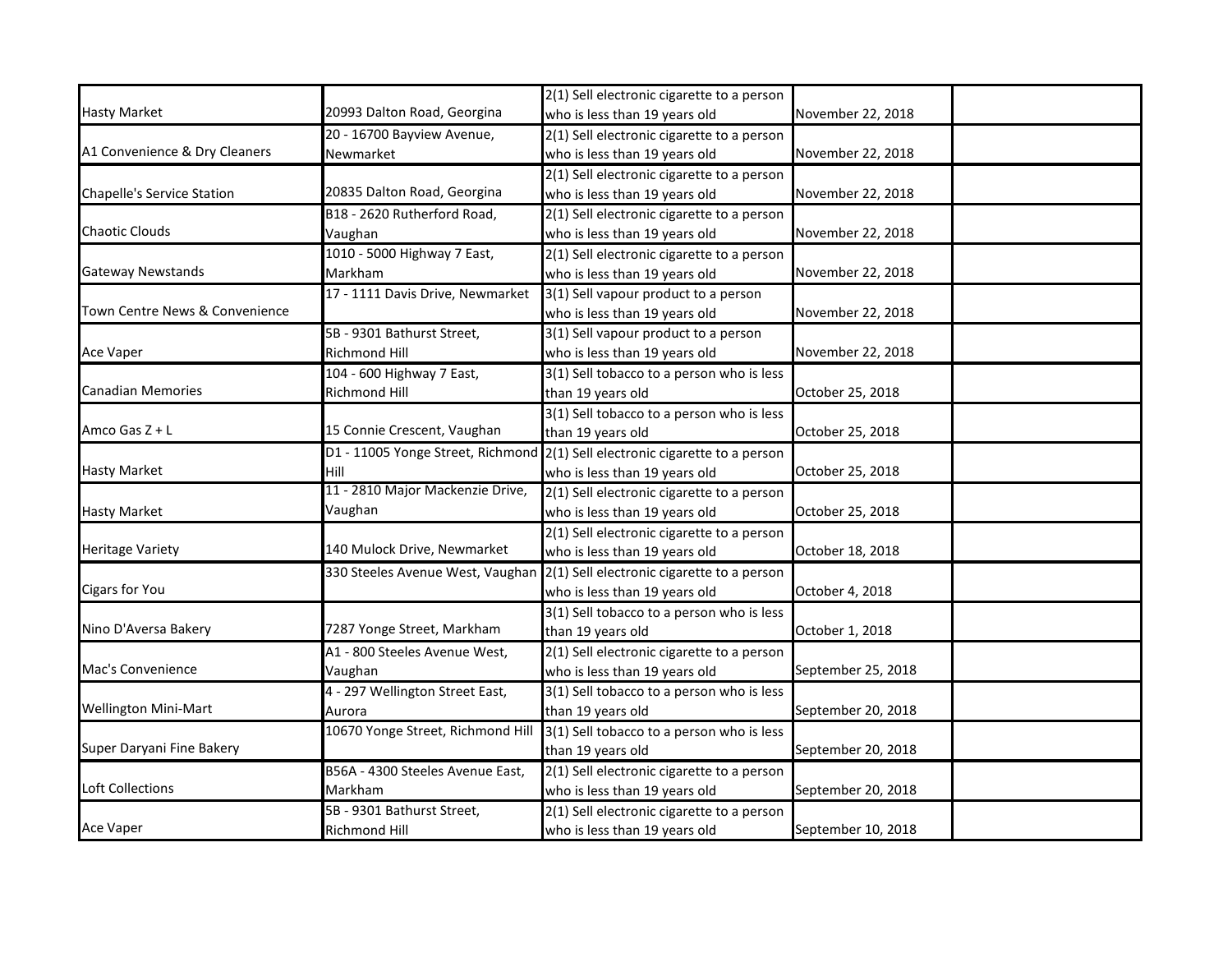|                               | K5A - 1 Bass Pro Mills Drive,                       | 3(1) Sell tobacco to a person who is less  |                   |
|-------------------------------|-----------------------------------------------------|--------------------------------------------|-------------------|
| <b>International News II</b>  | Vaughan                                             | than 19 years old                          | September 4, 2018 |
|                               | 40 Levendale Road, Richmond Hill                    | 2(1) Sell electronic cigarette to a person |                   |
| <b>Clouded Minds</b>          |                                                     | who is less than 19 years old              | August 30, 2018   |
|                               |                                                     | 2(1) Sell electronic cigarette to a person |                   |
| Amco Gas Z + L                | 15 Connie Crescent, Vaughan                         | who is less than 19 years old              | August 16, 2018   |
|                               |                                                     | 3(1) Sell tobacco to a person who is less  |                   |
| Seasons Food Mart             | 336 - 7181 Yonge Street, Markham                    | than 19 years old                          | July 17, 2018     |
|                               | B02 - 15440 Bayview Avenue,                         | 2(1) Sell electronic cigarette to a person |                   |
| <b>Andrews Convenience</b>    | Aurora                                              | who is less than 19 years old              | July 12, 2018     |
|                               | 15 - 6175 Highway 7 West,                           | 2(1) Sell electronic cigarette to a person |                   |
| <b>IN2VAPES</b>               | Vaughan                                             | who is less than 19 years old              | July 11, 2018     |
|                               | 26 - 9200 Bathurst Street, Vaughan                  | 3(1) Sell tobacco to a person who is less  |                   |
| <b>Variety Plus</b>           |                                                     | than 19 years old                          | June 21, 2018     |
|                               | 9 - 9255 Woodbine Avenue,                           | 2(1) Sell electronic cigarette to a person |                   |
| Cachet Magazine & Convenience | Markham                                             | who is less than 19 years old              | May 31, 2018      |
|                               |                                                     | 2(1) Sell electronic cigarette to a person |                   |
| George's Convenience          | 160 - 10 Disera Drive, Vaughan                      | who is less than 19 years old              | April 19, 2018    |
|                               | 9 - 441 Clark Avenue West,                          | 2(1) Sell electronic cigarette to a person |                   |
| Spring Farm Convenience       | Vaughan                                             | who is less than 19 years old              | April 18, 2018    |
|                               |                                                     | 3(1) Sell tobacco to a person who is less  |                   |
| Nino D'Aversa Bakery          | 230 Wellington Street East, Aurora                  | than 19 years old                          | April 16, 2018    |
|                               | 7 - 1380 Major Mackenzie Drive                      | 3(1) Sell tobacco to a person who is less  |                   |
| Kitchen Food Fair             | East, Richmond Hill                                 | than 19 years old                          | April 12, 2018    |
|                               |                                                     | 3(1) Sell tobacco to a person who is less  |                   |
| Petro Canada                  | 11600 Keele Street, Vaughan                         | than 19 years old                          | April 12, 2018    |
|                               | 13 - 17310 Yonge Street,                            | 2(1) Sell electronic cigarette to a person |                   |
| Newmarket Convenience         | Newmarket                                           | who is less than 19 years old              | April 12, 2018    |
|                               | 13 to 15 - 7600 Weston Road,                        | 3(1) Sell tobacco to a person who is less  |                   |
| Moose and Firkin (The)        | Vaughan                                             | than 19 years old                          | March 26, 2018    |
|                               | 2 Vaughan Valley Boulevard,                         | 3(1) Sell tobacco to a person who is less  |                   |
| Shell                         | Vaughan                                             | than 19 years old                          | March 15, 2018    |
|                               |                                                     | 3(1) Sell tobacco to a person who is less  |                   |
| <b>BJ Convenience</b>         | 9 - 16715 Yonge Street, Newmarket than 19 years old |                                            | March 15, 2018    |
|                               | B13 - 4350 Steeles Avenue East,                     | 3(1) Sell tobacco to a person who is less  |                   |
| One Stop Ticket Stop II       | Markham                                             | than 19 years old                          | March 15, 2018    |
|                               | 813 A - 17600 Yonge Street,                         | 2(1) Sell electronic cigarette to a person |                   |
| Shefield & Sons Tobaccanists  | Newmarket                                           | who is less than 19 years old              | March 15, 2018    |